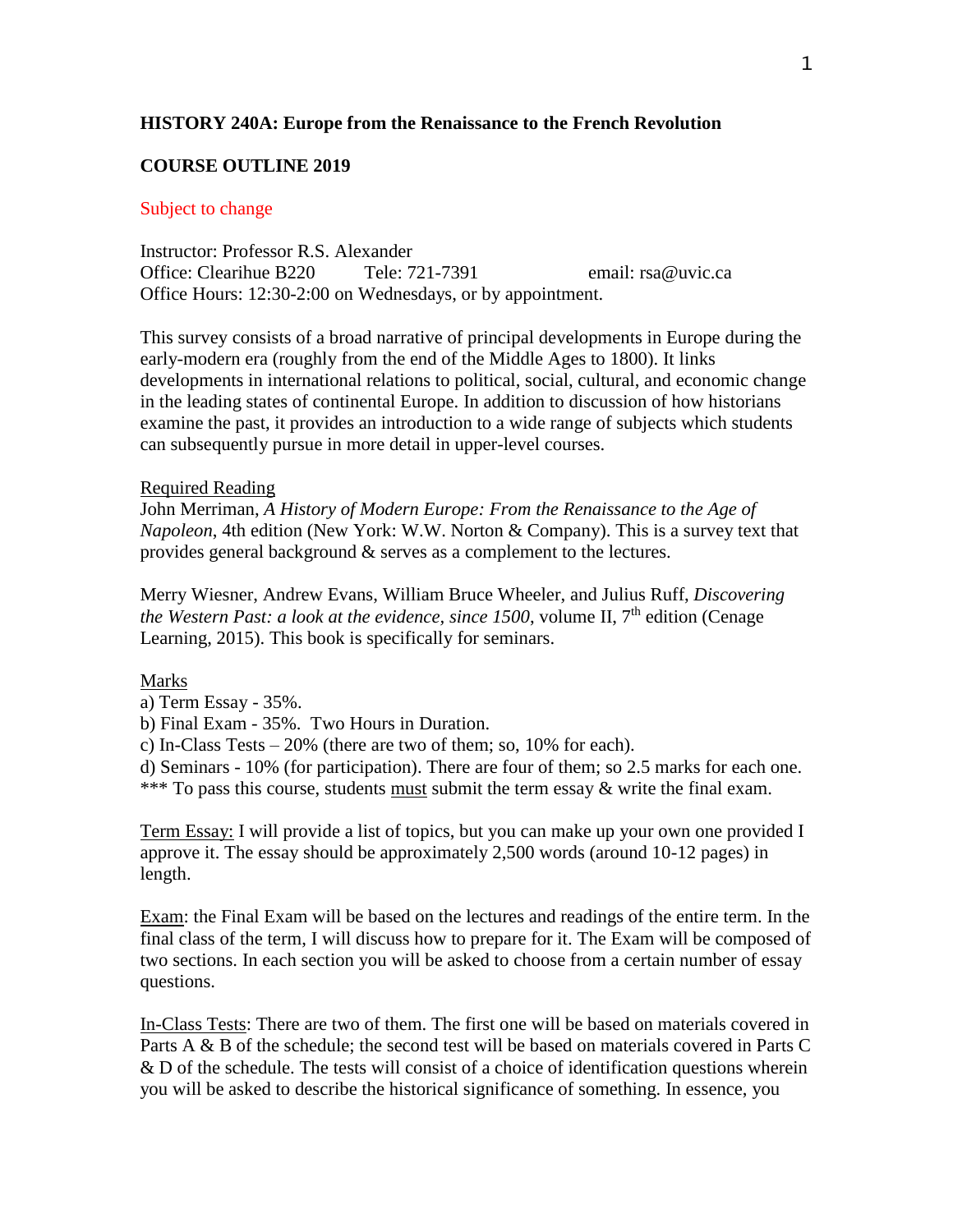should write the equivalent of an encyclopaedia entry, explaining why something was important.

Seminars: you will be expected to attend four seminar classes in the term. They provide an opportunity for discussion  $\&$  you will be marked for your participation in each one.

## Topics

\* There may be some variation, but the topics covered will largely consist of the following.

Part A: The Renaissance and Reformation Intro The late Middle Ages: General Characteristics Rebirth: The Italian Renaissance The Renaissance in Northern Europe State Formation in the West: the 'New Monarchies' of Spain & France State Formation in Central & Northern Europe Hegemon?: Charles V  $&$  the Era of the Protestant Reformation #1 Hegemon?: Charles V & the Era of the Protestant Reformation #2

Part B: The Wars of Religion New Worlds?: Spanish & Portuguese Overseas Empire Europe Divided: Religious & Civil War Seminar I: 'The Spread of the Reformation'. Philip II Part 1: War with the Ottomans & Dutch Revolt Philip II: Part 2: Spanish Armada & Economic Collapse The Thirty Years War: Part 1: Devastation in Central Europe The Thirty Years War: Part 2: French Ascendancy in the West **In-Class Test: Covers Parts A & B Only**

Part C: The Age of Louis XIV Absolutism in 17<sup>th</sup>-Century France Seminar II: 'Staging Absolutism'. The Cost of Glory: the Wars of Louis XIV, 1661-1715 Pursuit of Power in the North: Russia & Sweden in the  $17<sup>th</sup>$  Century

Part D: The Era of the Enlightenment & French Revolution The Enlightenment & the Age of Reason Enlightened Despotism: Prussia & Russia Seminar III: Groups A & B: 'The Mind of an Age: Science and Religion Confront Eighteenth-Century Natural Disaster'. Reform & the State in 18th-Century Austria and France Inter-State Relations in the 18<sup>th</sup> Century: the Balance of Power Liberty?: The French Revolution: Part I Equality?: The French Revolution: Part II Fraternity?: The French Revolution: Part III